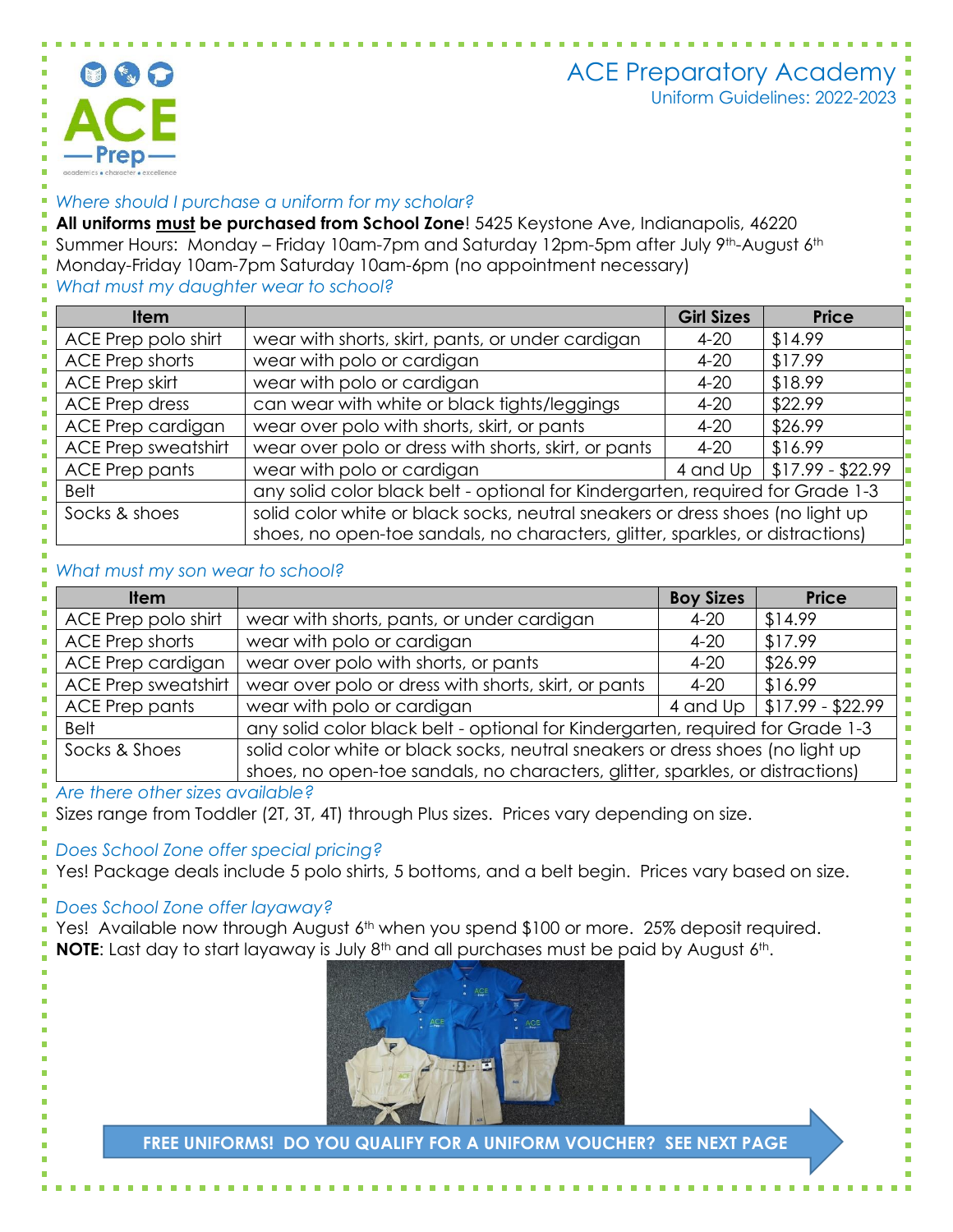

# ACE Preparatory Academy

Uniform Voucher Guidelines: 2022-2023

# \*\*Please Note Everything is Subject to Change\*\*

## *Will School Zone accept vouchers from Township offices?*

Yes! Contact the Trustee's office in the township that you reside to find out prospective start date. **NOTE:** Vouchers can't be used for layaway or package deals.

### *How do I know if my family qualifies for a voucher?*

See chart below, but it's always a good idea to double check with your Township Office.

| <b>Family Size</b> | <b>Maximum Net Monthly Income Eligibility</b> |  |
|--------------------|-----------------------------------------------|--|
|                    | \$1,311                                       |  |
|                    | \$1,649                                       |  |
|                    | \$1,988                                       |  |
|                    | \$2,326                                       |  |
|                    | \$2,664                                       |  |
|                    | \$3,003                                       |  |
|                    | \$3,341                                       |  |

### *If I qualify for a voucher, what do I do next?*

You must contact your Township Office. They issue the voucher – not School Zone.

| Township          | Location                                       | Phone              | <b>Hours</b>                                           | Appointment<br><b>Required</b>                                           | <b>Voucher Availability</b>                                                                            |
|-------------------|------------------------------------------------|--------------------|--------------------------------------------------------|--------------------------------------------------------------------------|--------------------------------------------------------------------------------------------------------|
| <b>Center</b>     | 863 Massachusetts Ave<br>Indianapolis          | 633-3610           | Will be given<br>when parent<br>contacts the<br>office | Call ahead                                                               | Begins July 1st, must<br>attend school in Center<br>Township and be a<br>Center resident               |
| <b>Decatur</b>    | 5410 S. High School Rd<br>Indianapolis         | 856-6600           | 8:30-4:30<br>$M-F$                                     | Call ahead to set<br>appointment                                         | Only offered to students<br>attending Decatur<br><b>Township Schools</b>                               |
| Lawrence          | 4455 McCoy St,<br>Suite 100, Lawrence          | 890-0011           | 8:30-4:30<br>$M-F$                                     | Call ahead or visit<br>the office                                        | Begins July 25, 2022,<br>Offered to Lawrence<br>residents                                              |
| Perry             | 4925 Shelby St,<br>Suite 400, Indianapolis     | 788-4815           | $8:00 - 4:00$<br>$M-F$                                 | Must receive<br>referral from ACE.<br>Perry would then<br>contact parent | Must be a Perry resident.<br>Program is Available<br>July 1st-Sept 7th                                 |
| Pike              | 5665 Lafayette Rd<br>Indianapolis              | 291-5801           | 8:30-3:00<br>$M-F$                                     | Over the phone<br>appointment only                                       | Uniform assistant<br>program. Must attend<br>school in Pike Township<br>and be a Pike resident         |
| Warren            | 501 N. Post Rd<br>Indianapolis                 | 327-8947           | 8:30-4:00<br>$M-F$                                     | Call ahead to set<br>appointment                                         | Program begins end of<br>June/First week of July.<br>Reside in Warren<br>township                      |
| <b>Washington</b> | 5302 N. Keystone Ave,<br>Suite E, Indianapolis | 327-8800           | 8:00-4:00<br>$M-F$                                     | Call ahead to set<br>appointment                                         | Begins July 11 <sup>th</sup> , must be<br>a Washington resident                                        |
| Wayne             | 5401 W Washington St<br>Indianapolis           | 241-4191<br>ext. 1 | $8:30-4:00$<br>$M-F$                                   | Appointments Only                                                        | Unsure if vouchers will be<br>offered this year, if<br>offered it would be<br>available later in June. |